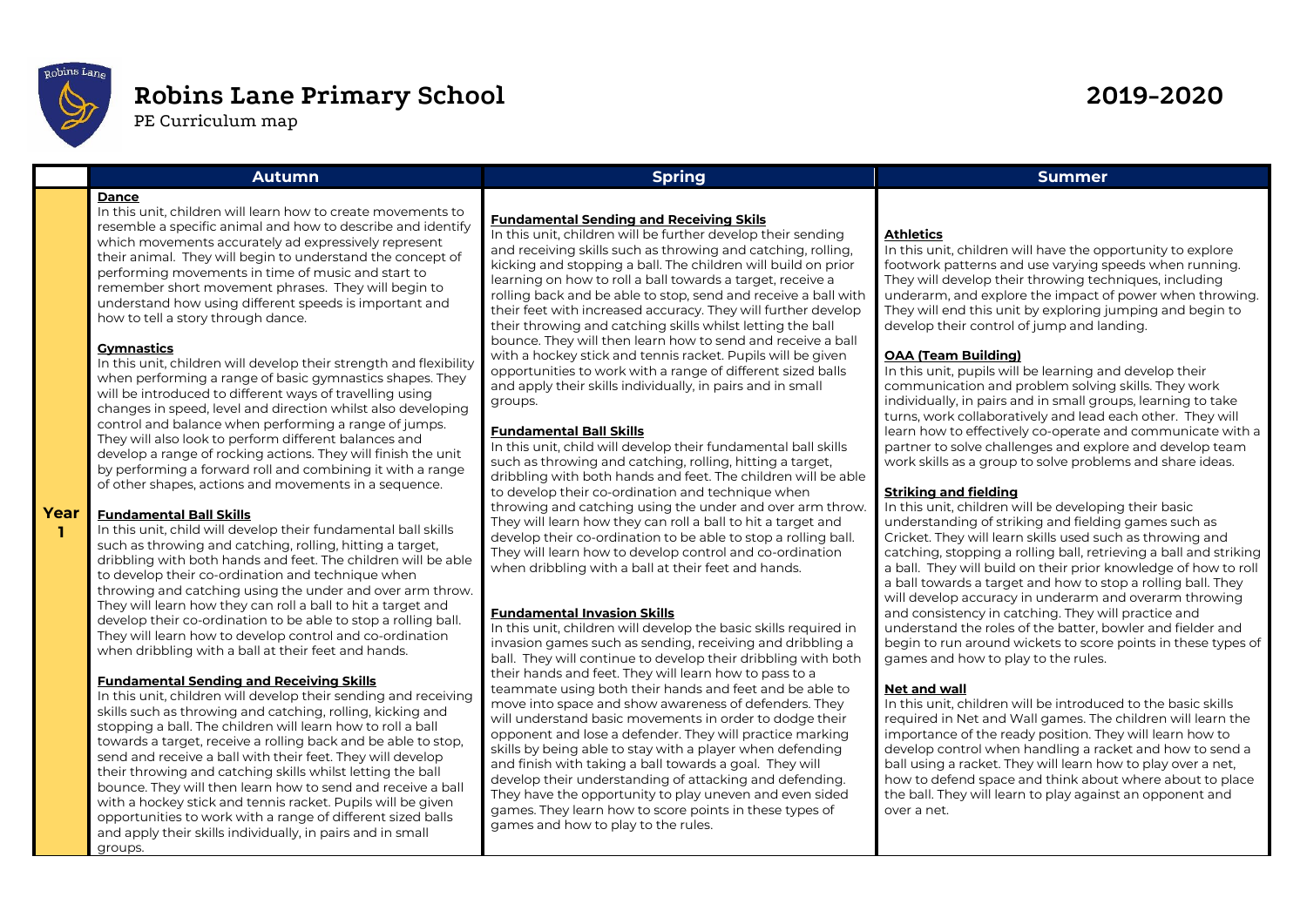In this unit, children will learn how to explore and perform a range of body actions with control, co-ordination and fluency, and show a contrast in shape to resemble different seasons. They will develop their memory in order to remember, repeat and link combinations of movement into simple sequences. They will select and link actions to create short phrases and sequences which express an idea, mood or feeling and have a clear beginning, middle and end.

#### **Gymnastics**

In this unit, children will further develop and improve their strength, flexibility and control when performing a range of basic movements. They will learn how to travel with body weight partly support by hands and learn how to perform a range of jumps individually and as part of a sequence, demonstrating control and good balance. They will develop strength and control when performing balances using different body parts and perform rocking actions in pike and straddle shapes with good strength and body tension. They will finish the unit by performing a forward roll with control and with a clean starting and finish position.

#### **Fundamental Ball Skills**

In this unit, children will be mastering fundamental movement skills such as throwing and catching, rolling, hitting a target, dribbling with both hands and feet. The children will be able to develop their co-ordination and technique when throwing and catching using the under and over arm throw with more consistency and accuracy. They will roll a ball to hit a target of varied distances more consistently and understand the importance of power. They will develop their co-ordination to be able to stop a rolling ball. They will learn how to develop control and coordination when dribbling with a ball at their feet and hands whilst travelling at an increased speed and look at changing direction.

#### **Fundamental Sending and Receiving Skills**

In this unit, children will be mastering their sending and receiving skills such as throwing and catching, rolling, kicking and stopping a ball. The children will roll a ball towards a target, receive a rolling back and be able to stop, send and receive a ball with their feet with consistency and accuracy. They will develop their throwing and catching skills without the ball bouncing. They will send and receive a ball with a hockey stick and tennis racket with more accuracy and consistency. Pupils will be given opportunities to work with a range of different sized balls and apply their skills individually, in pairs and in small groups.

#### **Fundamental Sending and Receiving Skills**

In this unit, children will be mastering their sending and receiving skills such as throwing and catching, rolling, kicking and stopping a ball. The children will roll a ball towards a target, receive a rolling back and be able to stop, send and receive a ball with their feet with consistency and accuracy. They will develop their throwing and catching skills without the ball bouncing. They will send and receive a ball with a hockey stick and tennis racket with more accuracy and consistency. Pupils will be given opportunities to work with a range of different sized balls and apply their skills individually, in pairs and in small groups.

#### **Fundamental Ball Skills**

In this unit, children will be mastering fundamental movement skills such as throwing and catching, rolling, hitting a target, dribbling with both hands and feet. The children will be able to develop their co-ordination and technique when throwing and catching using the under and over arm throw with more consistency and accuracy. They will roll a ball to hit a target of varied distances more consistently and understand the importance of power. They will develop their co-ordination to be able to stop a rolling ball. They will learn how to develop control and coordination when dribbling with a ball at their feet and hands whilst travelling at an increased speed and look at changing direction.

#### **Fundamental Invasion Skills**

In this unit, children will be mastering fundamental movement skills linked with invasion games such as sending, receiving and dribbling a ball. They will develop their dribbling with both their hands and feet and become more consistent and accurate with this skill. They will understand who is on their team and attempt to send the ball towards them with more accuracy using both their hands and feet. They will learn how to dodge and find space away from the other team and stay with another player to try and prevent them from getting the ball. They will further develop their understanding of attacking and defending. They have the opportunity to play uneven and even sided games and start to discuss this with their team. They will understand the concept of how to score points and can remember the score.

#### **Athletics**

In this unit, children will further develop their running technique and running action, including choice of pace over distances. They will begin to improve their accuracy in throwing by using a range of targets over increasing distances. They will end this unit by developing their jumping techniques by concentrating on body positioning on take-off.

#### **OAA (Team Building)**

In this unit, children will further develop their communication, team building and problem-solving skills. They will learn how to develop negotiating skills and communicate effectively as a team to solve challenges. They will learn how to find the best solution for the challenge and support each other by showing trust and teamwork in solving problems. They learn to discuss, plan and reflect on ideas and strategies and finish by looking at and copying a basic map to plan an effective route.

#### **Striking and fielding**

In this unit, children will be mastering the fundamental movement skills linked to striking and fielding games such as Cricket. They will master skills used such as throwing and catching, stopping a rolling ball, retrieving a ball and striking a ball. They will build on their prior knowledge of how to roll a ball towards a target and how to stop a rolling ball effectively. They will have increased accuracy in underarm and overarm throwing and consistency in catching. They will understand the roles of the batter, bowler and fielder and begin to run around wickets to score points in these types of games and how to play to the rules.

#### **Net and wall**

In this unit, children will master the basic fundamental movement skills required in Net and Wall games. The children will understand the importance of the ready position and be able to defend space on a court using the skill. They will further develop control when handling a racket and how to send a ball using a racket. They will further develop how to play over a net, how to defend space and think about where about to place the ball with increased accuracy and consistency. They will learn to play against an opponent and over a net.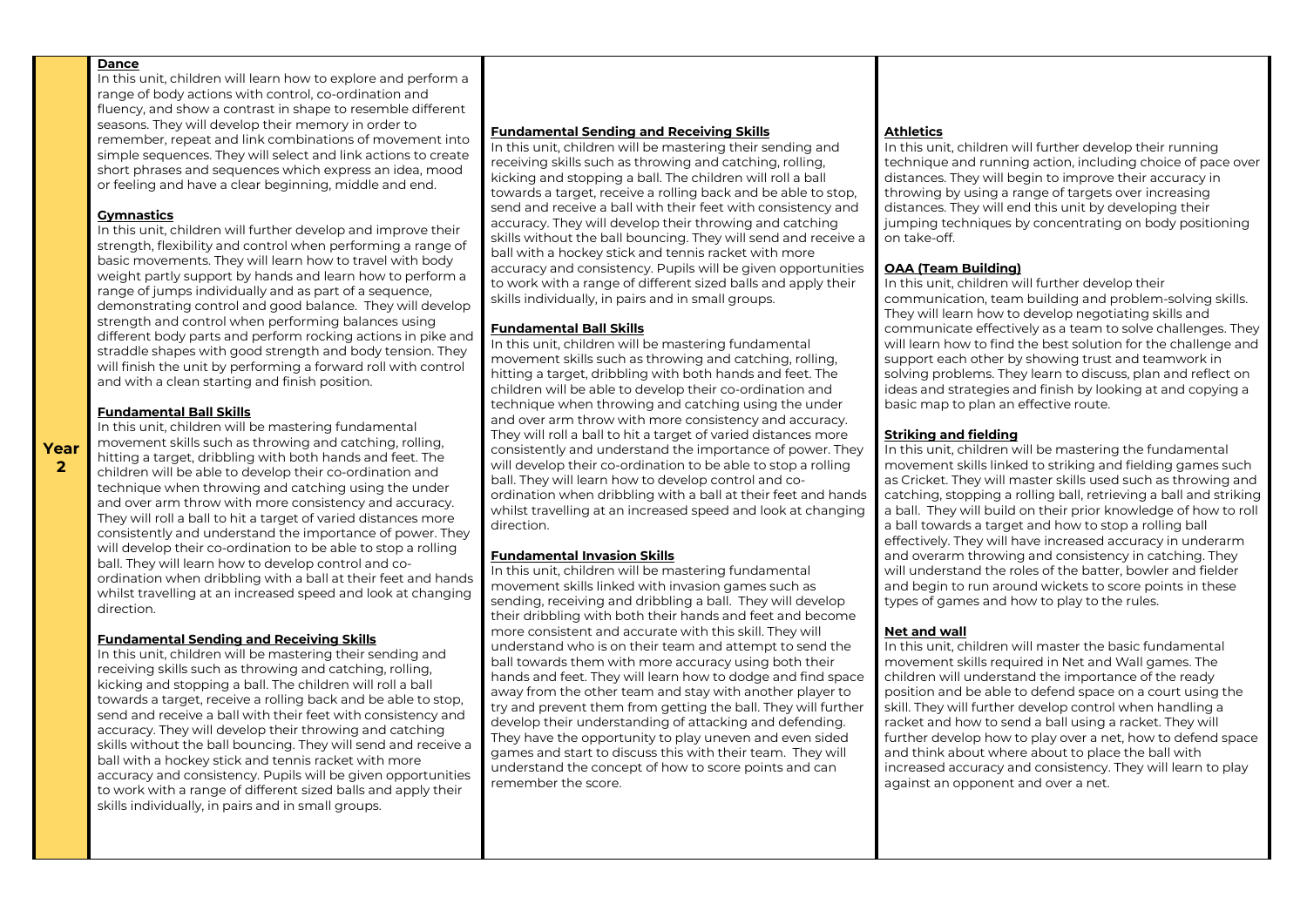In this unit, child will develop their own movements, improvising freely and be able to perform a range of movements with control and fluency. They will learn how to remember repeat and perform simple movement phrases and routines which show dynamic and expressive qualities. They will learn how to work with a partner or small group to communicate ideas and adapt routine and sequences so they match the different apparatus used.

#### **Gymnastics**

In this unit, children will develop and consolidate the use of and standing shapes. They will learn travelling movements when moving on floor or apparatus and develop a high quality movement when performing a range of jumping actions. They will link and move between different balances, showing control whilst refining the 4 part balances. They will learn how to perform rocking actions using a dish to arch roll and tucked dish whilst also developing and improving their forward roll technique. They will learn how to perform a range of sideways rolls with control and body tension.

#### **Basketball**

In this unit, children will learn to improve their basic ball handling and control skills when static and moving. They will learn how to improve their chest, bounce and overhead pass technique. They will learn how to select the appropriate pass in competitive situations in order to keep possession of the ball. They will learn how to improve the ability to pass accurately and keep possession of the ball whilst also evaluating and suggesting ways to improve. They will learn how to create space to help keep possession of the ball by performing simple dodging movements successfully to receive and use signalling to communicate to team members. They will then apply the skills covered in a competitive competition.

#### **Hockey**

In this unit, children will learn how to use, rotate and hold a hockey stick correctly and safely. They will learn how to show control when dribbling the ball with the hockey stick using the correct side. They will develop skills in changing speed and direction when practicing and in a game situation. Pupils will develop skills in how to pass accurately to stationary and moving targets and begin to understand concepts of when to make better decisions of when, how and where to pass in a game situation. They will look at how moving into space to receive is important and how it can also help when trying to keep possession with a game situation. They will finish the unit by learning different ways to communicate and how to use and talk about simple attacking and defending tactics, focusing on space.

#### **Dodgeball**

In this unit, children will learn the rules of how to play different variations of dodgeball. Pupils will improve on key skills used in dodgeball such as throwing, dodging and catching. They will develop throwing at a standing and moving target and develop catching and how to use the whole body to catch a dodgeball. They also learn how to apply simple tactics to the game to outwit their opponent. Pupils are given opportunities to evaluate and improve on their own and others performances.

## **Handball**

In this unit, children will be introduced to the different types of passing within handball such as the overhead and bounce passes and learn how to use it within a game of handball. They will learn how to shoot in handball and develop decision making of when to shoot or pass. They will learn the key basic rules of handball and demonstrate them effectively in game situations.

#### **Tag Rugby**

In this unit, children will be introduced to the correct technique for passing in rugby and be able to practice and improve their ability to pass whilst also being able to describe the technique. They will learn how to select the correction direction to pass the rugby ball and develop an understanding of what to do after the ball has been passed. They will learn how to create space to help keep possession of the ball. To end the unit they will then participate in a Level 1 (Intra) sports competition.

#### **Football**

In this unit, children will learn how to use dribble skills with good control to score points with a game like situation. They will learn how to change speed and direction when dribbling and how to evaluate their own dribbling skills. They will learn how to pass the ball accurately when practising and make good decisions when choosing when, where and how to pass within a game. They will thin k about how moving into space to receive a pass is important and learn how getting into space can help a team to keep possession of the ball. They will learn vernal and non-verbal communication to ask for the ball and understand the role of an attacker and defender. To end the unit they will then participate in a Level 1 (Intra) sports competition.

# **Athletics**

In this unit, children will improve their running ability for sustained periods of time and understand the importance of travelling at a suitable pace and the effects that running has on their heart rate. Children will develop their control and fluency when throwing over arm whilst developing their technique for a push throw. They will finish the unit by developing their jumping technique by looking at height and distance and begin to identify the differences between different take offs.

# **OAA**

In this unit, children will develop problem solving skills through a range of challenges. Pupils work as a pair and small group to plan, solve, reflect and improve on strategies. The children will learn how to orientate a map, identify key symbols, follow routes and finally navigate around a grid.

## **Cricket**

In this unit, children will learn how to develop their overarm throw by throwing a ball at a target during game situations. They will develop their range of throwing whilst learning ways of striking a ball using the correct technique and safely travelling with the bat. They will discover how to bowl using the correct technique. They will learn how to choose simple tactics when playing a game and start to identify parts of their own performance that can be improved. The children will then finish by applying all the skills learnt in a game situation.

#### **Swimming**

#### **Tennis**

In this unit, children will learn and develop the key skills required for tennis. They will be able to use the ready position and develop ball control and movements skills. They will develop an understanding of returning the ball using a forehand groundstroke and start to be able to rally using their forehand. They will learn the basics of the two hands backhanded whilst also learning how to score points and how to use skills, simple strategies and tactics to outwit the opposition.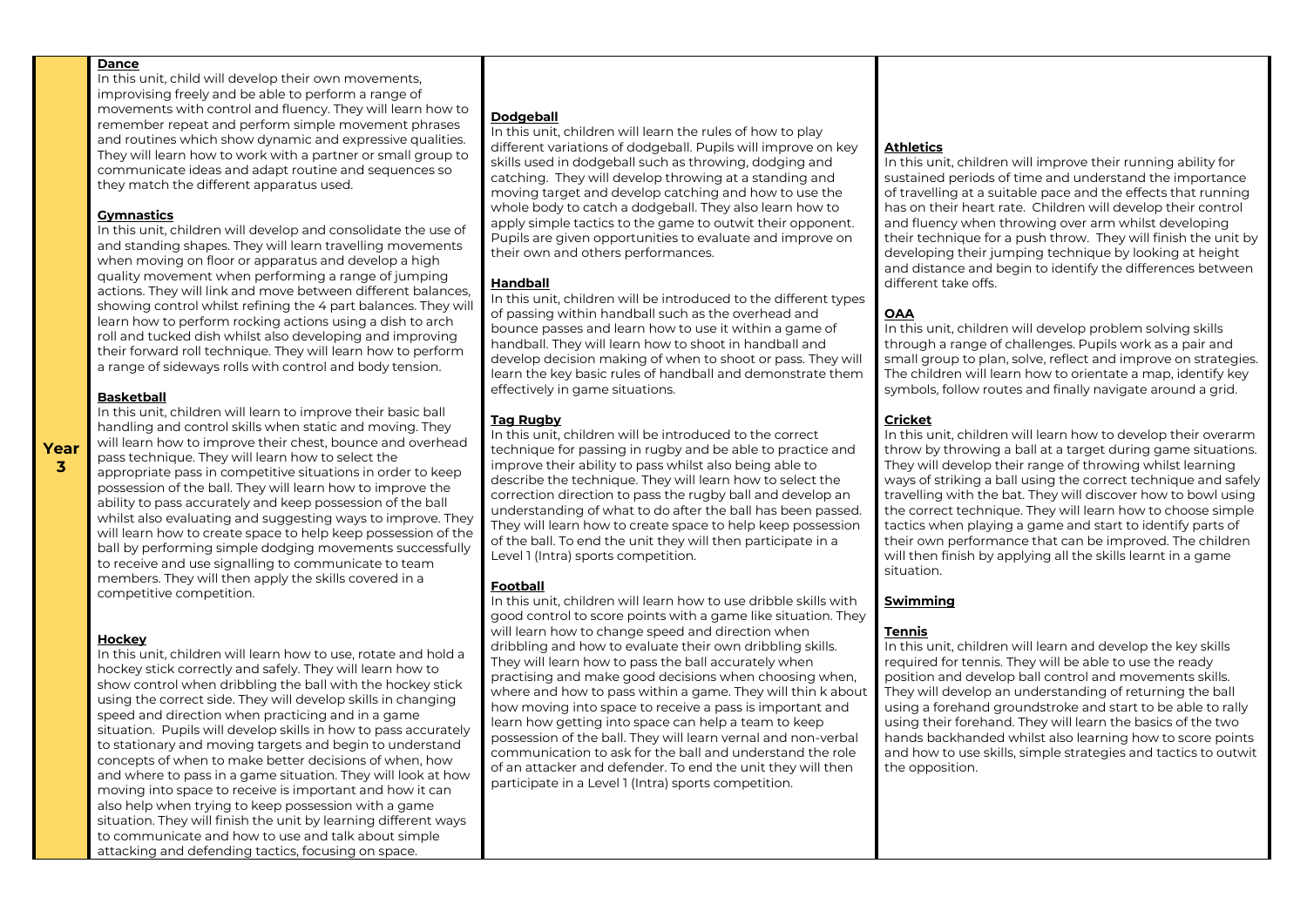In this unit, the children will be provided with a wide range of stimuli. They will learn key movements and short routines from a specific time or place and then be given time to refine their routines so they can show their own creativity to improve the quality of movements, timings and dynamics. Pupils will be given the opportunities to perform their routines to others, providing success criteria for children to use to analyse and evaluate each other's performance.

#### **Gymnastics**

In this unit, the children will learn how to use a combination of support shapes in a sequence whilst learning how to change between different way of travelling to make a sequence more exciting. They will further develop their jumping by learning how to show control and precision in the take-off and landing. They will explore and develop 3 point balances and how to effectively use them with or as part of a sequence. They will continue to develop their rolling technique by showing good control and body tension and developing this further by learning how to perform a backwards roll safely.

#### **Netball**

In this unit, children will learn how to improve their ability to control and handle a ball, using one hand or the other and both hands. They will learn how to pass the ball with better technique using a range of passes. They will learn how to perform simple dodges and movements to move away from an opponent and receive a pass. Pupils will understand the concept of pass and move and how it helps maintain possession. They will learn the basic defending skills / positions and understand how they can improve their interception skills by showing good positioning and timing. They will start to develop their understanding of set moves / plans to attack and identify the benefits for scoring opportunities. The pupils will participate in a competition to finish the unit.

#### **Hockey**

In this unit, children will learn how to perform dribbling skills at greater speed wand with more control, and understand when they are attacking and defending. They will learn how to improve their passing technique and decision making when attacking in different ways whilst improving their intercepting skills and talking about transferring them to other games and activities. They will learn how to shoot at goal with more accuracy and describe why a team has or hasn't scored and how to choose the most appropriate tactical ideas when play a game. They will gain knowledge in how to reduce available space for the opposition and mark a player effectively when defending.

# **Swimming**

#### **Handball**

In this unit, children will further develop different types of passing within handball such as the overhead and bounce pass and perform the passes more accurately and effectively. They will develop how to shoot in handball with increased accuracy and develop decision making of when to shoot or pass. They will know the key basic rules of handball and demonstrate them effectively in game situations.

#### **Football**

In this unit, children will learn about how to dribble the ball at greater speed and with more changes of direction in teams' games, showing awareness of when to attack and when to defend. Pupils will combine their dribbling and passing skills in game situations and start to evaluate their own teams' performance. They will develop an understanding of how regaining possession is important and how you can intercept and mark the receiving player. They will learn about keeping possession and scoring in attacking situations by making good decisions and how to improve their accuracy and technique when shooting. To finish, the pupils will make good decisions when choosing what's skills and tactical ideas to use, when to use them in game situations and how to communicate effectively to help team mates when they are attacking.

#### **Tag Rugby**

In this unit, children will learn how to improve their ability to pass accurately and consistently in order to keep possession of the ball. They will further develop their understanding of the correct direction to pass the rugby ball and know when and how to pass and what to do once a pass has been made. They will learn how to create space by performing good running lines to create space successfully to receive a pass and be introduced to the 'dummy' pass to outwit a defender. They will be introduced to the basic defending tactics and rules and understand why it's important to defend, and how to do this following the rules. They will learn and develop set moves and plans to understand how they increase the changes of scoring. To end the unit they will then participate in a Level 1 (Intra) sports competition.

#### **Athletics**

In this unit, children will select the appropriate pace for them when running varied distances and look to further develop their technique for sprinting whilst starting to identify ways in which they can improve performance. Pupils will begin start to look at baton hand overs. Children will develop their control and ability to throw one handed whilst being able to understand and explain the technique of the javelin throw. They will also be able to know, explain and perform the correct technique for a push throw and measure and record their performance. They will conclude the unit by looking at height and distance for jumping however demonstrates a better technique with a range of motion and know how flexibility can be improved.

## **OAA**

In this unit, children will further develop their problem solving skills through a range of challenges. Pupils will work more effectively as a pair and small group to plan, solve, reflect and improve on strategies by being able to reflect on their challenges. The children will progress with orientating a map, identify key symbols, follow routes and navigate around a grid accurately and effectively.

#### **Tennis**

In this unit, children will further develop their ready position and practice underarm feeding. They will learn how to develop ball control using a tennis racket. They will gain confidence in hitting the ball using a forehand shot and be able to return the ball. They will continue to progress their backhand shot and understand when to use it. They will work co-operatively with a partner to keep a continuous rally going and begin to understand simple tactics in a game to out an opponent.

# **Tri Golf**

In this unit, children will learn how to correctly hold and grip the club when making a shot. They will learn how to send a ball toward a target using a range of Tri Golf equipment. They will look at when a putter and chipper are used and practice sending a ball towards a target using either with increased consistency and control. They will be given opportunities to select the club they feel most suitable for a range of targets and compete in a Level 1 (Intra) sports competition.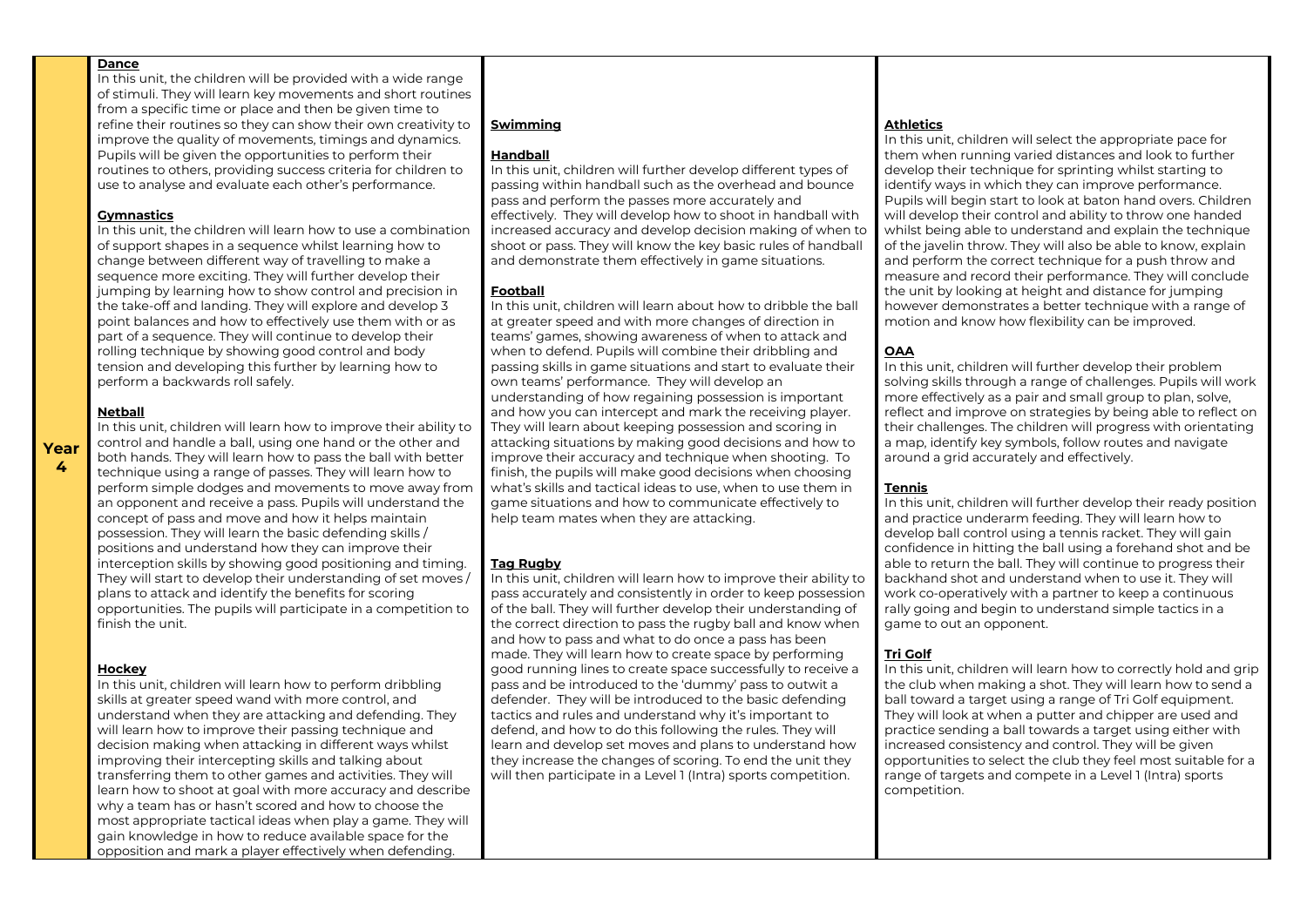In this unit, children will have a theme of Timeline. The children will learn and gain a better understanding of a range of people and dances. Children to learn how to use these actions to develop a short dance routine either with a partner or in small groups in the given style. Children will be encouraged to include a clear starting and finishing position and to include the appropriate emotion and expression to match the style of the dance.

#### **Gymnastics**

In this unit, children will learn how to select and use a range of sitting, standing, support and lying shapes in a sequence whilst looks at how to use rotations to increase the difficulty of a straight jump. They will learn how to use large body parts such as the head to perform a well-controlled balance whilst learning how to take weight on hands by performing a cartwheel safely and with control. They will also learn how to change the starting and finishing positions when performing both the forwards and/or backwards roll.

#### **Basketball**

**Year 5**

In this unit, children will learn how to perform the basic dribbling technique whilst showing increasing control when dribbling at a faster pace and changing direction. They will also identify when and why others lose control of the ball when dribbling. They will learn how to shield the ball in small sided games. They will learn how to effectively choose when to dribble or pass at the correct time in order to avoid losing possession. They will learn all about how to improve their own ability when defending a player with the ball and how to mark a player without the ball. They will develop their understanding and become more confident with the shooting technique. They will be introduced to the basic positions and rules and start to implement these within game situations.

#### **Swimming**

#### **Hockey**

In this unit, children will learn how to avoid a defender both with and without possession and understand how to make good decisions when choosing to pass or dribble and use space and changes in speed and direction when moving towards the opponents' goal or area. They will learn how to move into space to make it easier to score when attacking and to defend these areas when defending. They will understand the concepts behind different formations as an attacking team and give team roles and responsibilities to take within game situations. They will develop an understanding of why practise is important in improving accuracy and consistency of skills and identify areas within a game that they can improve.

#### **Volleyball**

In this unit, children will learn how to develop the skills they need to play continuous rallies in volleyball. They will learn how to volley the ball, use a dig shot, rally over the net and also be able to serve underarm. They will be able to use the scoring system and understand when to rotate. In all games activities, pupils have to think about how they use skills, strategies and tactics to outwit the opposition.

#### **Handball**

In this unit, children will execute the different types of passing within handball such as the overhead and bounce pass and perform the passes accurately and effectively. They will shoot in handball with increased accuracy and make the correct decision when to shoot or pass. They will learn how to move effectively with / without the ball with regards to dribbling. They will know the key basic rules of handball and demonstrate them effectively in game situations.

#### **Tag Rugby**

In this unit, children will learn how to improve their 'running with the ball' technique by showing improved balance and control, especially when moving quickly and changing direction. The children will develop and describe when to run and when to pass to a team mate to avoid losing possession or to create scoring opportunities. They will learn how to describe the attacking line, and why it is effective as well as learn all about how to develop width when attacking and understand why this can be effective during attacks and why creating space is so important. They will learn and further develop their own understanding of the rules and apply these with game and competition situations.

#### **Football**

In this unit, children will learn how to avoid a defender both with and without possession and understand how to make good decisions when choosing to pass or dribble and use space and changes in speed and direction when moving towards the opponents' goal or area. They will learn how to move into space to make it easier to score when attacking and to defend these areas when defending. They will understand the concepts behind different formations as an attacking team and give team roles and responsibilities to take within game situations. They will develop an understanding of why practise is important in improving accuracy and consistency of skills and identify areas within a game that they can improve.

# **Athletics**

In this unit, children will use control and consistency when sprinting whilst knowing what pace suits them best for distance running and how to be able to apply this to a competitive situation. Children will become more confident in using the correct technique for change over. They will know and explain the correct technique for both the shot put and javelin and identify ways in which they can improve their own and others performance. The children will perform a basic triple jump and long jump whilst being able to describe the different phases of the jump.

# **OAA**

In this unit, children will develop their teamwork skills through completion of a number of challenges. Pupils will work individually, in pairs and groups to solve problems. They are encouraged to share ideas to create strategies and plans to produce the best solution to a challenge. Pupils are also given the opportunity to lead a small group. Pupils will progress their understanding on to orientate and navigate using a map and be able to identify objects and locations.

# **Cricket**

In this unit, the children will learn how to bowl a ball with increasing accuracy towards a target and recognise their own and others strengths and areas for development. They will develop their batting skills by being able to hit the ball accurately into space and apply basic principles of batting and fielding. They will develop their fielding skills of retrieving, stopping and throwing a ball. The children will then finish by applying all the skills learnt in a game situation and plan to outwit the opposition when fielding and batting.

#### **Tennis**

In this unit, children will further develop their forehand and backhand groundstroke when returning a ball and choose the correct shot with some consistency and accuracy. They will learn the underarm serve and understand the rules of serving whilst developing their volley shot and understand when to use it within a game situation. The pupils will work collaboratively with a partner to compete against others.